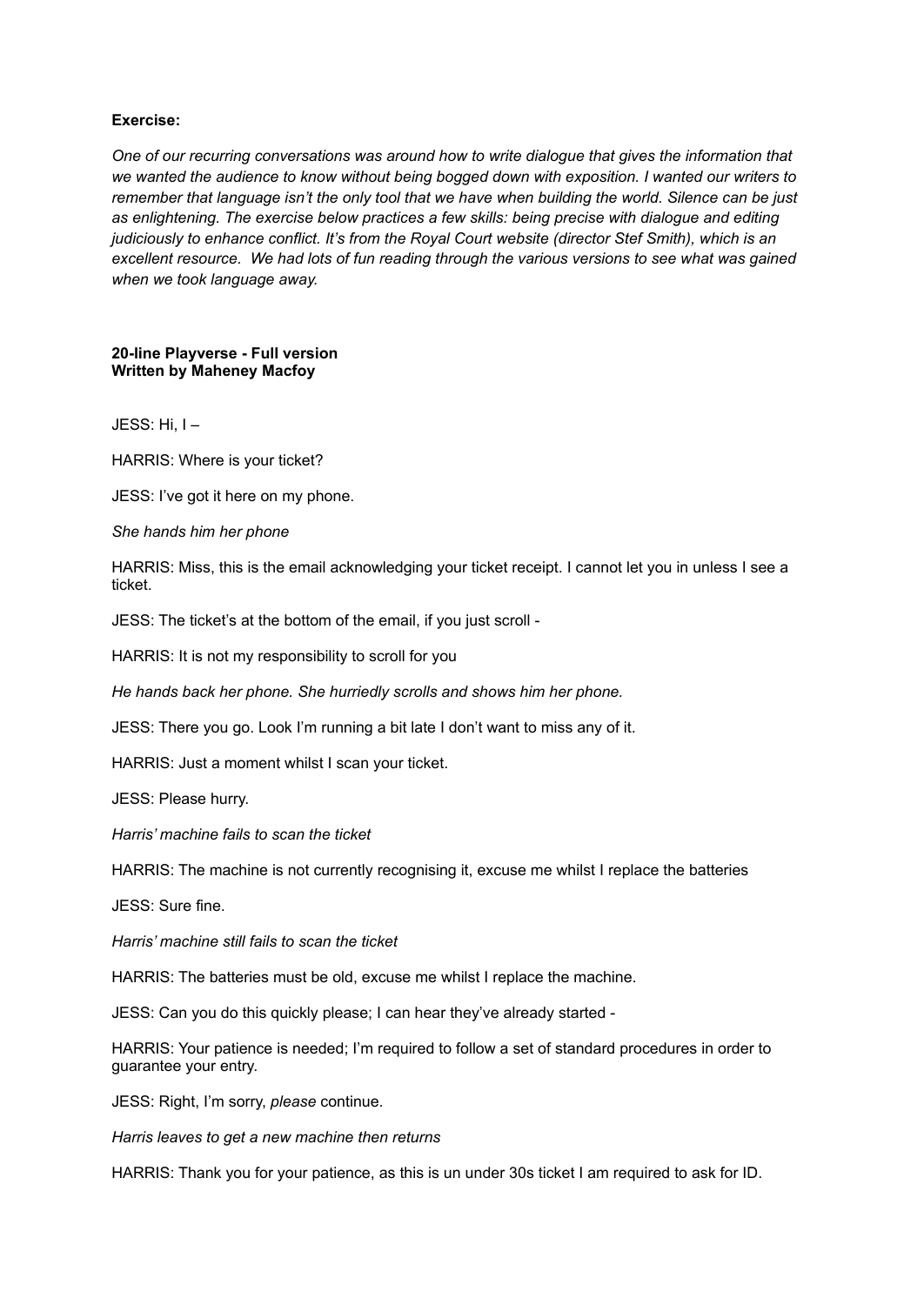JESS: Are you joking, I'm still in my school uniform?

HARRIS: Standard procedures miss. Thank you, All set.

### *Harris scans the ticket*

My apologies miss, you're 10 minutes late and have therefore missed your allotted ticket collection time.

JESS: Are you kidding me?

*Jess leaves and Harris turns to the next people in the queue*

HARRIS: Thank you, enjoy the event.

**End of Play**

## **20-Line Playverse - 5 Line version**

## **SILENCE**

HARRIS: Where is your ticket?

## *SILENCE*

*She hands him her phone.*

## *SILENCE*

JESS: The ticket's at the bottom of the email, if you just scroll -

### *SILENCE*

*Harris hands back her phone.*

*She hurriedly scrolls and shows him her phone.*

JESS: There you go. Look I'm running a bit late I don't want to miss any of it -

### *SILENCE*

*Harris tries to scan the ticket.*

# *SILENCE*

*Harris' machine fails to scan the ticket.*

## **SILENCE**

## *SILENCE*

*Harris' machine still fails to scan the ticket.*

## **SILENCE**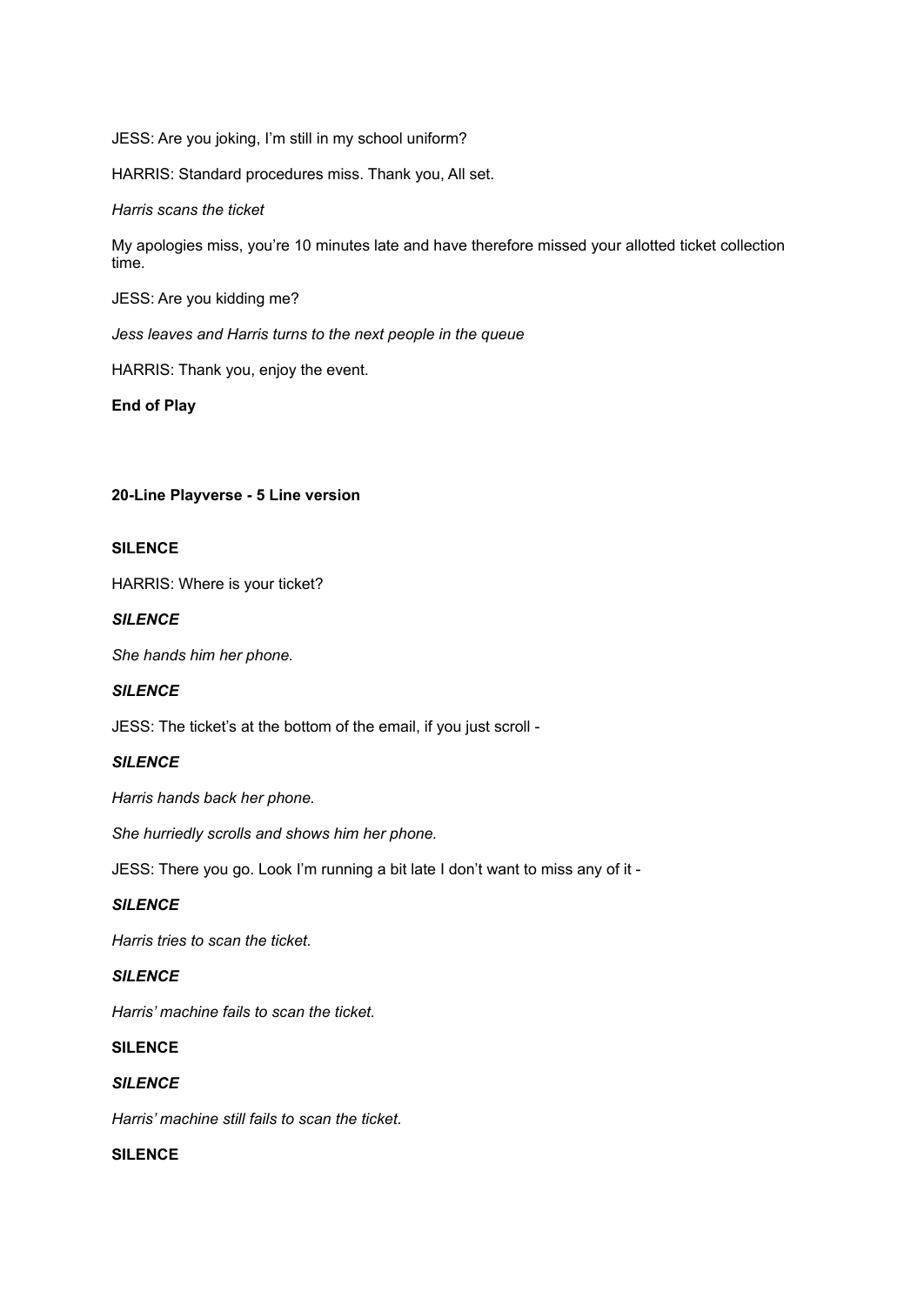## *SILENCE*

**SILENCE**

### *SILENCE*

*Harris leaves to get a new machine then returns.*

HARRIS: Thank you for your patience, as this is un under 30s ticket I am required to ask for ID.

# *SILENCE*

*Jess hands over ID.*

HARRIS: Standard procedures miss. Thank you, All set.

*Harris scans the ticket*

My apologies miss, you're 10 minutes late and have therefore missed your allotted ticket collection time.

## *SILENCE*

*Jess then leaves as Harris turns to the next people in the queue.*

### **SILENCE**

**End of Play**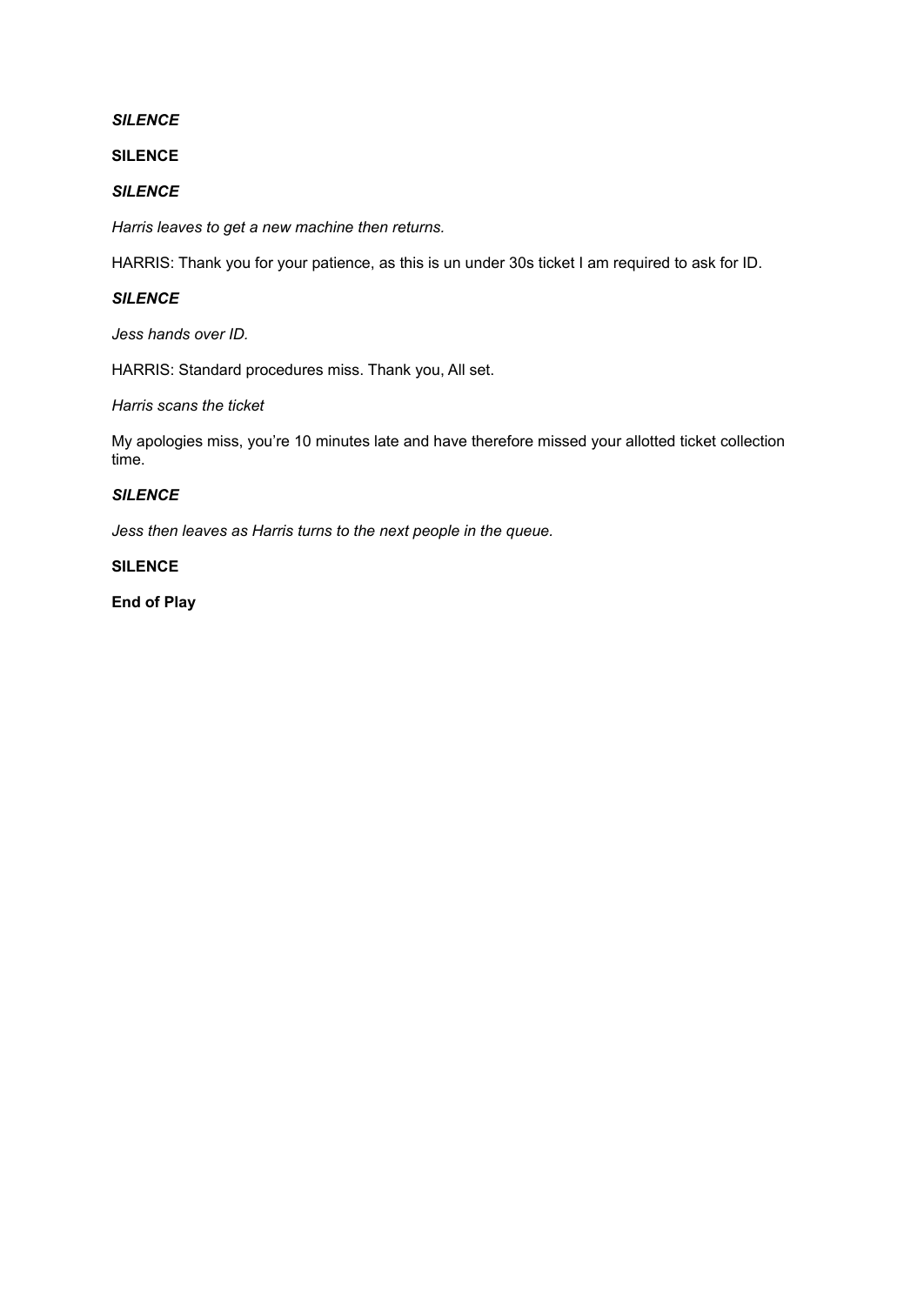## **20-line Playverse - Full version Written by Isabella Lopez**

*We are in a museum on a tour.*

Tour guide: Madame may I ask that you don't touch that please. These are all very rare and precious items.

Samantha: What do you mean? I paid for this tour, and I paid a very generous price so I think I have the right to just touch this vase. It's not like I'm going to make it fall.

Tour guide: Yes, I understand Madame but unfortunately on these tours you cannot touch the artifacts we show as they are all very delicate.

Samantha: Well look, I'm touching it and nothing is happening.

Tour guide: Please stop Madame that vase is more than 100 years old.

Samantha: Oh my gosh why are you being so dramatic? It's just a little vase.

Tour guide (*having a panic attack*): oh my gosh I'm going to get fired, it's happening, I can see it happening. It's going to break and my life will be over. All these years I have committed to the job gone, vanished forever!

Samantha: Jeez fine, calm down I'll leave it just so you don't end up ripping all your hair out.

Tour guide: Thank you. Now moving on with the tour this next item is….

*A loud crash - the vase has fallen*

Samantha: Umm, I might have accidentally broken the vase.

Tour guide (*panicking*): Oh my gosh, how did you do this? How could you do this? You have brought my life to an end. GET OUT NOW!

Samantha: I was just putting my handbag on, and I hit the vase with my elbow as I was putting it on, so it's not really my fault.

Tour guide: it's not your fault? It's not your fault! Are you ffff- kidding me. Because of your precious elbow, a 100 year old vase is now broken and history is ruined forever.

Samantha: Why are you being so dramatic?

Tour guide: Why am I being so dramatic, she asks. (*laughs*) maybe just maybe because you have broken the most precious artifact in this whole tour and I'm going to lose my ffff- job!

Samantha: Well, I'm sorry it was an accident.

Tour guide: You know what. Leave!

Samantha: No I deserve to see the rest of the tour, remember I *paid* for it. Besides I was hoping that there would be some sort of restaurant or something and the end of this because I am starving.